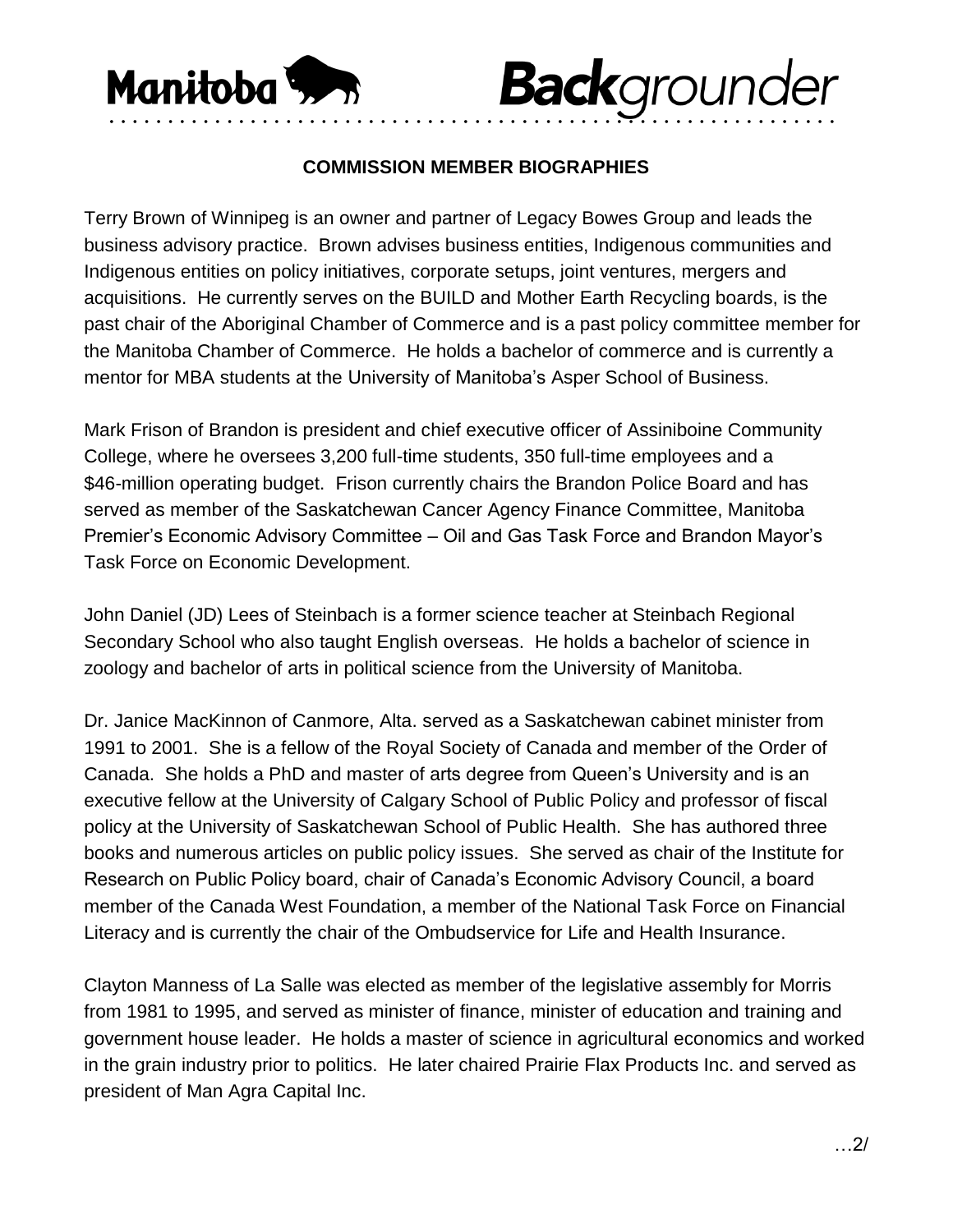Jill Quilty of Thompson is a lawyer with Law North Law Corporation and practises criminal, divorce and family law. She previously worked as an instructor and co-ordinator at College of the North Atlantic in Newfoundland and Labrador. She holds a juris doctorate from Dalhousie University's Schulich School of Law and a master of education from Mount Saint Vincent University. She has volunteered with the Juniper Centre in Thompson and served as a member of the Truth and Reconciliation Academic Working Group, the Ad Hoc Response Committee for Gender Discrimination and the Indigenous, Black and Mi'kmaq Standing Committee.

Laurel Repski of Winnipeg served as vice-president (human resources, sustainability and audit) at the University of Winnipeg from 2006 to 2018. She previously served as vicepresident (human resources) of the Canadian Wheat Board from 2000 to 2006. She holds a certificate in human resource management from the University of Manitoba and has completed numerous related professional and leadership development programs. Her community involvement includes serving as a director for the All Charities Campaign, serving on the board of directors for the Manitoba Children's Museum, and serving as chair and a member of the executive of Manitoba Theatre for Young People.

Denis Robert of St. Adolphe is a retired principal with 32 years' experience in Manitoba schools. He spent the final 23 years of his career at Collège Béliveau, one of Canada's first French immersion schools. He owned and operated Les serres Robert Greenhouses, volunteered with the 2017 Canada Games, Meals on Wheels and Winnipeg Harvest, and carried out humanitarian work with Red River Mission (Rivière Rouge) in Bolivia, Dominican Republic, Haiti, Malawi and Peru.

Ian Wishart was first elected as the member of the legislative assembly for Portage la Prairie in 2011, and appointed to cabinet as minister of education and training from 2016 to 2018. Wishart holds a bachelor of science in agriculture from the University of Manitoba, worked as a cattle producer, and served as president and vice-president of Keystone Agricultural Producers, on the Canadian Federation of Agriculture executive and the Manitoba Crop Insurance Board and Manitoba Water Council. He received the Agri Food Award of Excellence for his environmental work on the Alternate Land Use Services (ALUS) program and has volunteered with several boards including the Portage Fair, Delta Agricultural Conservation Co-op and Centennial Community Club.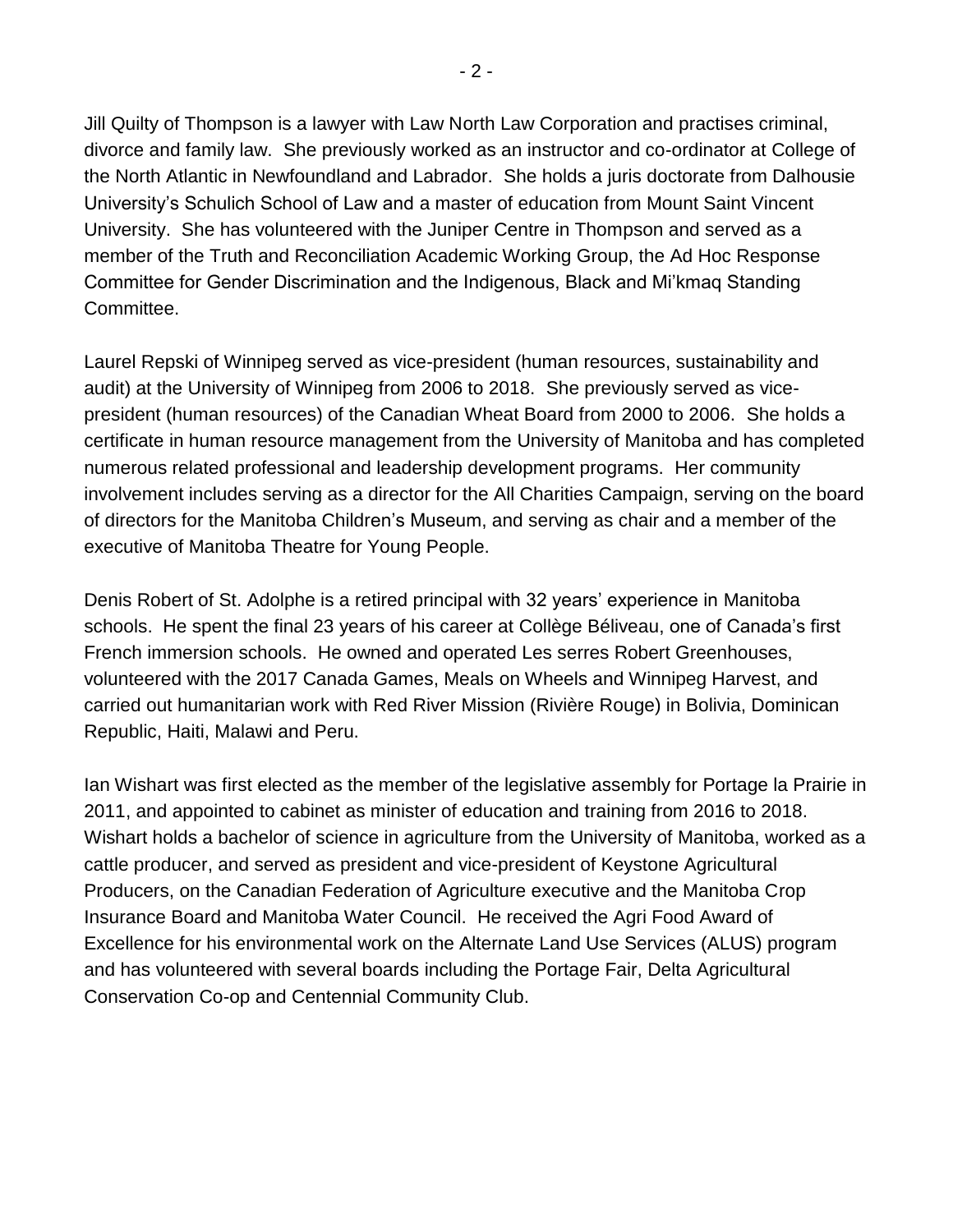



**Manitoba's Commission on Kindergarten to Grade 12 Education** An Independent Review of the Kindergarten to Grade 12 Education System Terms of Reference

## **Mandate**

The commission will carry out an independent review of the kindergarten to Grade 12 education system to improve outcomes for students, ensure long-term sustainability and enhance public confidence. The commission will:

- propose a renewed vision for kindergarten to Grade 12 education;
- make bold recommendations to ignite change within existing systems, structures and programs which inspire excellence in teaching and learning; and
- consider the continuum of early learning, post-secondary education and labour market needs as part of an integrated lifelong learning approach.

The review will be informed through extensive and transparent public consultations, supported by research and learn from best practices. The commission will seek the input of students, parents, educators, school boards, academics, Indigenous organizations, la francophonie, municipal councils, professional organizations, the business community and members of the public.

## **Areas of Focus**

- Long-term vision What should the goals and purpose of kindergarten to Grade 12 education be in a rapidly changing world?
- Student learning What are the conditions required to achieve excellence in student achievement and outcomes in Manitoba?
- Teaching How can teachers and school leaders become most effective?
- Accountability for student learning How can the education system develop a stronger sense of shared accountability for student learning?
- Governance What type of governance structures are needed to create a co-ordinated and relevant education system?
- Funding What actions are required to ensure that the education system is sustainable and provides equitable learning opportunities for all children and youth?